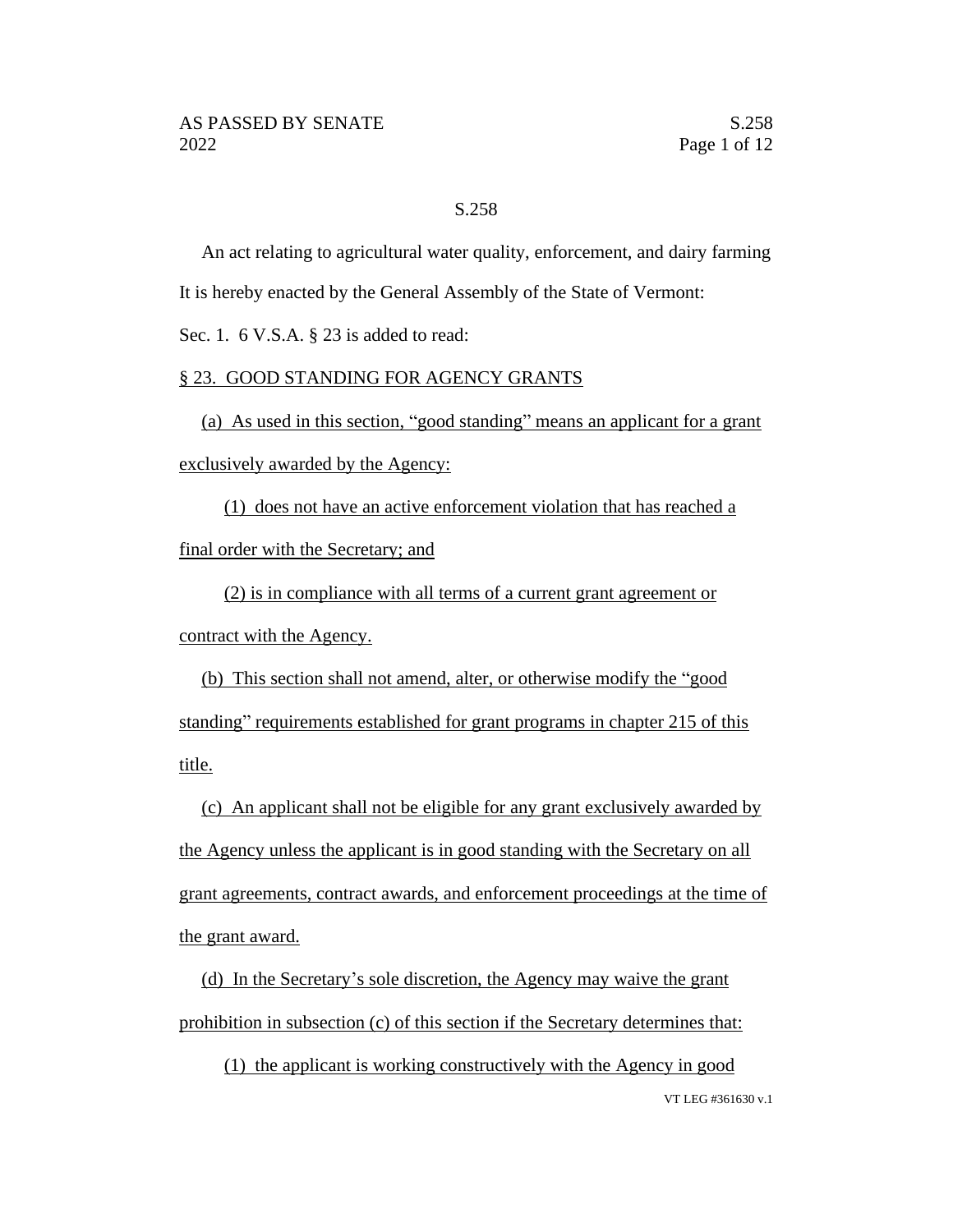faith to resolve all issues that prevent good standing, and the applicant agrees in writing to take all necessary measures to comply with good standing requirements within a described time period;

(2) all issues that prevent an applicant's good standing are minor and do not warrant ineligibility for the applicable grant; or

(3) the Secretary determines that waiving the good standing requirement is in the interests of justice.

(e) The good standing requirement only applies to grants exclusively awarded by the Agency. When the Agency is involved in administering other grants, the Agency may raise an applicant's lack of good standing for the awarding entity's consideration and review. The awarding entity may consider the applicant's lack of compliance when determining whether to award a grant. Sec. 2. 6 V.S.A. § 4802(8) is amended to read:

(8) "Waste" or "agricultural waste" means material originating or emanating from a farm or imported onto a farm that is determined by the Secretary or the Secretary of Natural Resources to be harmful to the waters of the State, including: sediments; minerals, including heavy metals; plant nutrients; pesticides; organic wastes, including livestock waste, animal mortalities, compost, feed, and crop debris; waste oils; pathogenic bacteria and viruses; thermal pollution; silage runoff; untreated milk house waste; and any other farm waste as the term "waste" is defined in 10 V.S.A. § 1251(12).

VT LEG #361630 v.1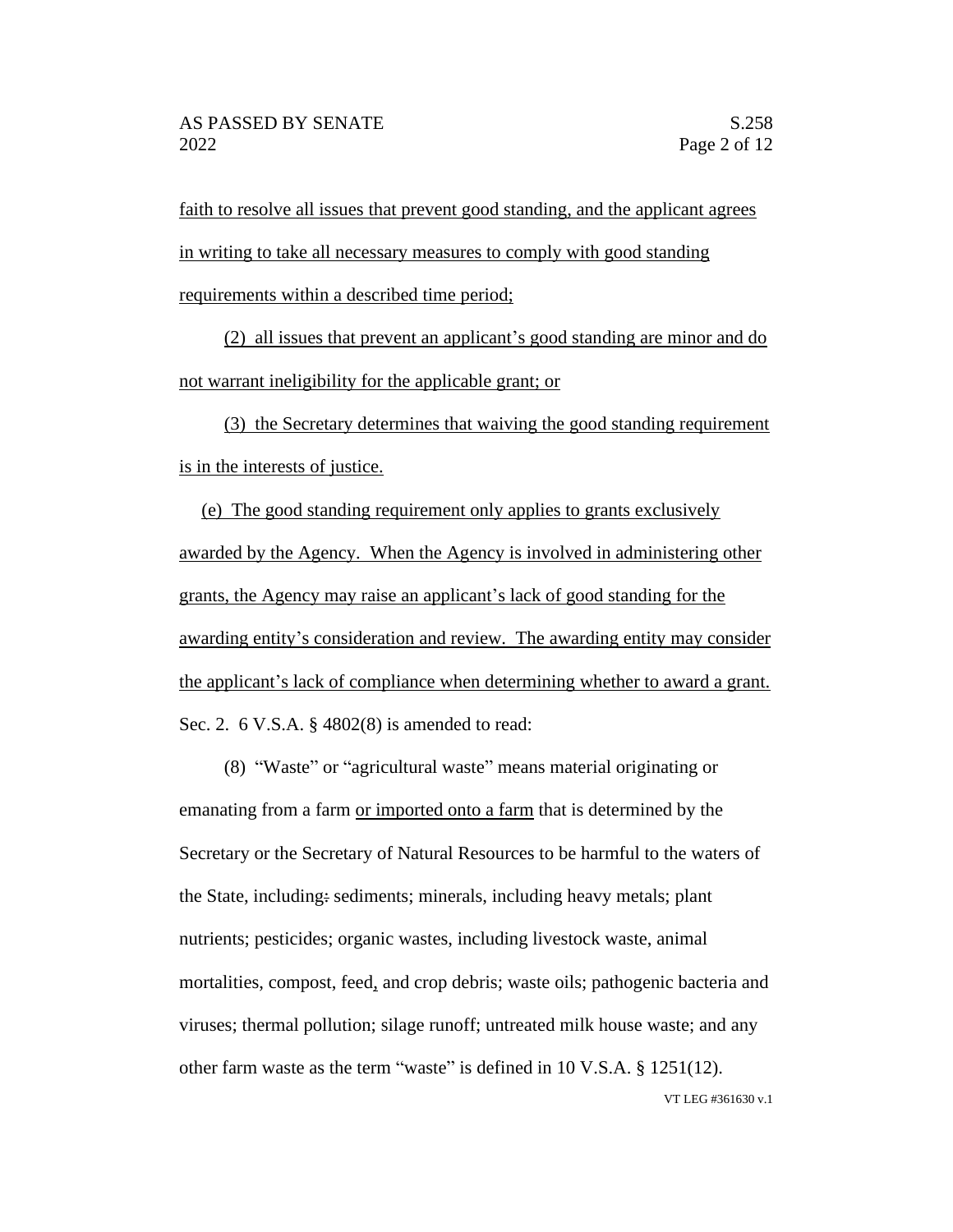Sec. 3. 6 V.S.A. § 4815 is amended to read:

## § 4815. WASTE STORAGE FACILITY

(a) No person shall construct a new waste storage facility or expand or modify a waste storage facility in existence on July 1, 2006 unless the facility meets the standard established for such facilities by the Natural Resources Conservation Service of the U.S. Department of Agriculture or an equivalent standard. If an equivalent design standard is used, the design and construction shall be certified by the Secretary of Agriculture, Food and Markets or a licensed professional engineer operating within the scope of his or her the engineer's expertise.

(b) The Secretary may require the owner or operator of a waste storage facility in existence on July 1, 2006, to modify the facility to meet the standard set forth in subsection (a) of this section if the facility poses a threat to human health or the environment as established by a violation of the State groundwater protection standards. If the Secretary determines that a facility that meets the standard set forth in subsection (a) of this section poses a threat to human health or the environment, the Secretary may require the owner or operator of the facility to implement additional management measures.

VT LEG #361630 v.1 (c) The If the Secretary suspects that a waste storage facility may be contaminating groundwater, the Secretary shall pay the costs of any initial groundwater monitoring conducted to determine if whether a facility poses a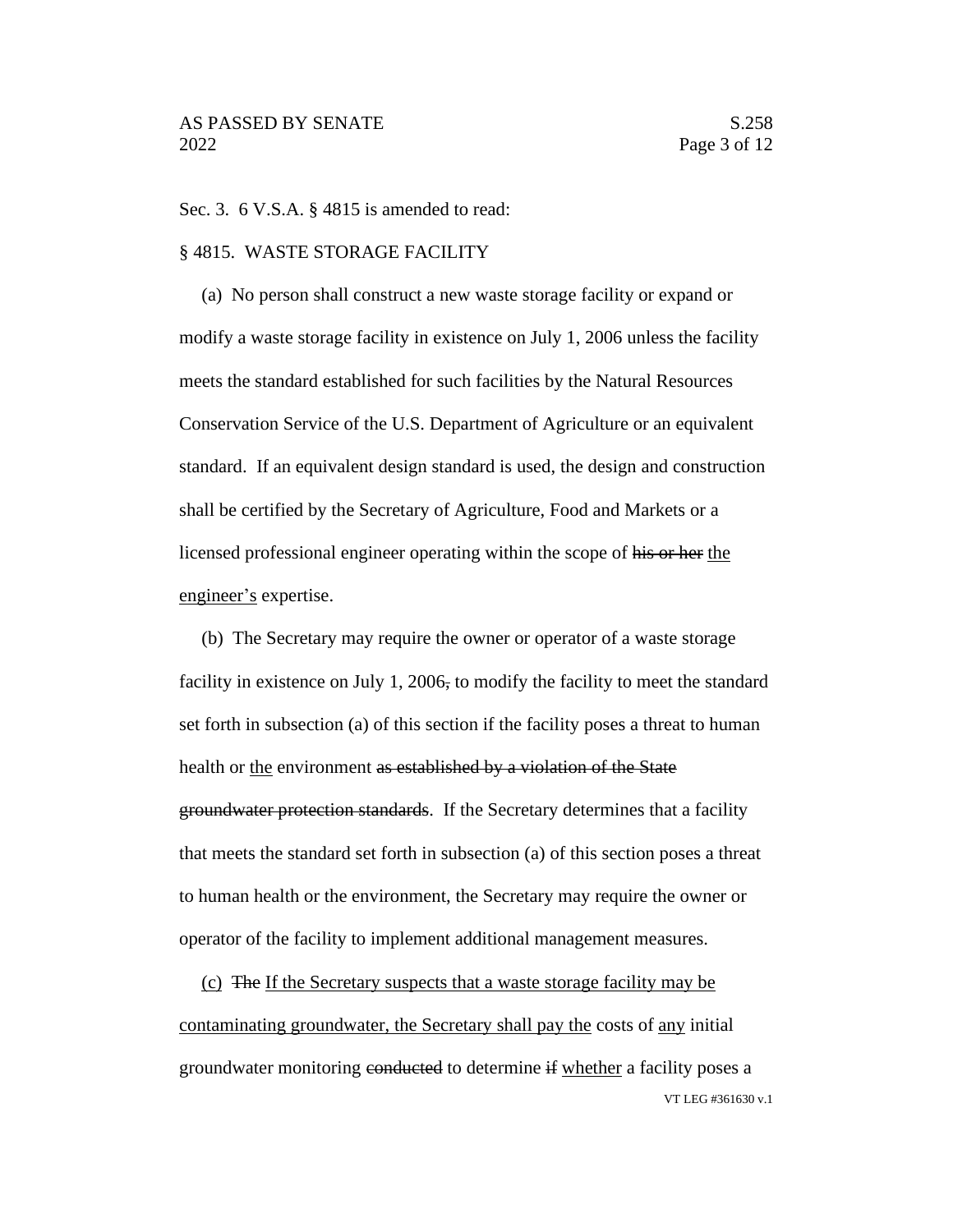threat to human health or the environment shall be paid by the Secretary. Within 21 days of after a determination under this subsection that a facility poses a threat to human health or the environment because of apparent violation of the Groundwater Protection Standards, the Secretary of Agriculture, Food and Markets shall notify the Department of Health and the Secretary of Natural Resources of the location of the facility and the name of its owner or operator.

 $\left(\frac{e}{e}\right)$  As used in this section, "waste storage facility" means an impoundment made for the purpose of storing agricultural waste by constructing an embankment, excavating a pit or dugout, fabricating an inground and aboveground structure, or any combination thereof. Sec. 4. 6 V.S.A. § 4817 is amended to read:

## § 4817. MANAGEMENT OF NON-SEWAGE WASTE

(a) As used in this section:

(1) "Non-sewage waste" means any waste other than sewage that may contain organisms pathogenic to human beings but does not mean stormwater runoff.

VT LEG #361630 v.1 (2) "Sewage" means waste containing human fecal coliform and other potential pathogenic organisms from sanitary waste and used water from any building, including carriage water and shower and wash water. "Sewage" shall does not mean stormwater runoff as that term is defined in 10 V.S.A. § 1264.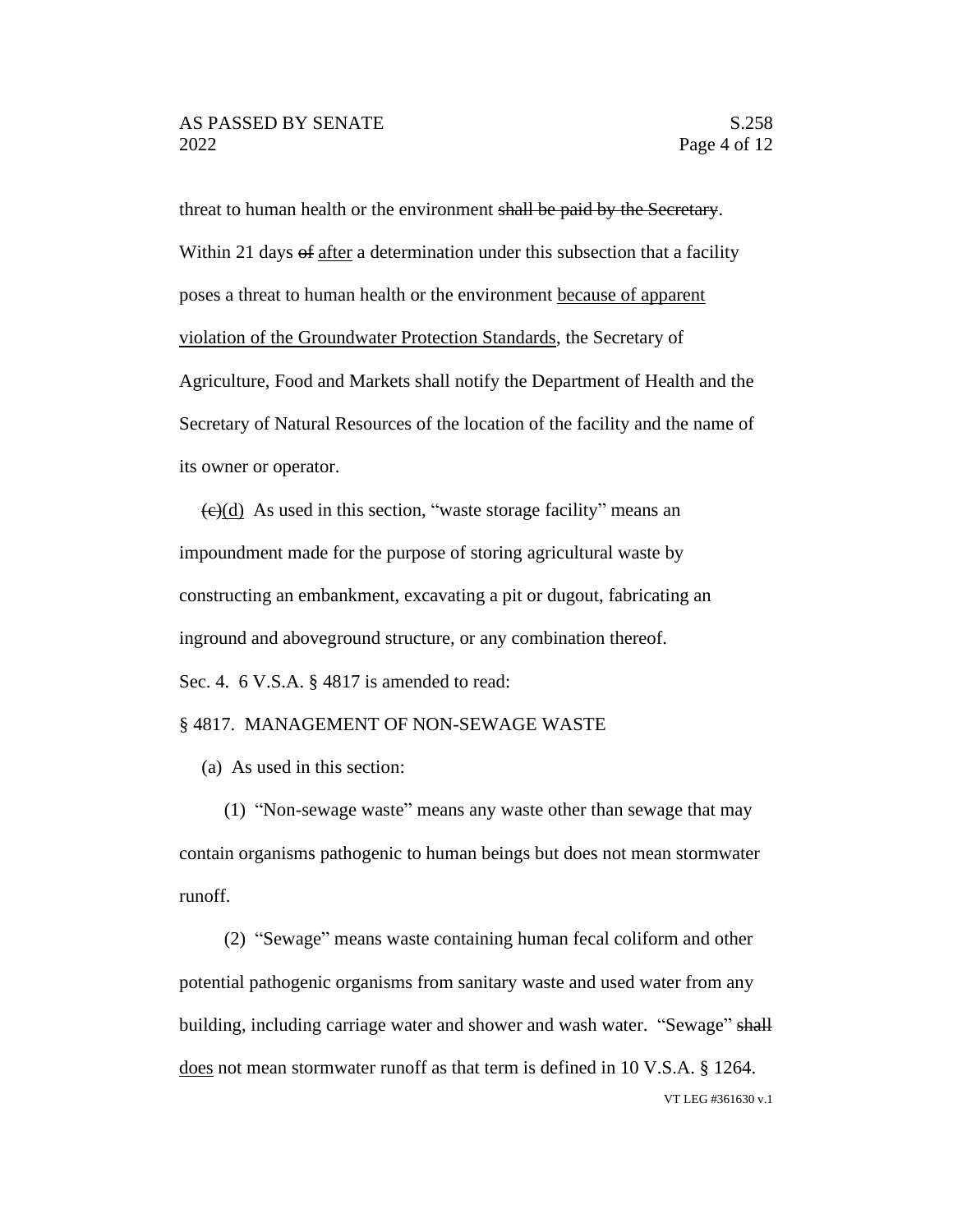(b) The Secretary may require a person transporting or arranging for the transport of non-sewage waste to a farm for deposit in a manure pit or for use as an input in a methane digester to obtain approval from the Secretary prior to transporting the non-sewage waste to the farm. The Secretary may require a person to report to the Secretary at a designated time one or more of the following:

(1) the composition of the material transported to the farm, including the source of the material; and

(2) the volume of the material transported to a farm.

(c) After receipt of a report required under subsection (b) of this section, the Secretary may prohibit the import of non-sewage waste onto a farm upon a determination that the import of the material would violate the nutrient management plan for the farm or otherwise present a threat to water quality. Sec. 5. 6 V.S.A.§ 4827 is amended to read:

#### § 4827. NUTRIENT MANAGEMENT PLANNING; INCENTIVE GRANTS

VT LEG #361630 v.1 (a) A farm developing or implementing a nutrient management plan under chapter 215 of this title or federal regulations may apply to the Secretary of Agriculture, Food and Markets for financial assistance. The financial assistance shall be in the form of incentive grants. Annually, after consultation with the Natural Resources Conservation Service of the U.S. Department of Agriculture, natural resources conservation districts, the University of Vermont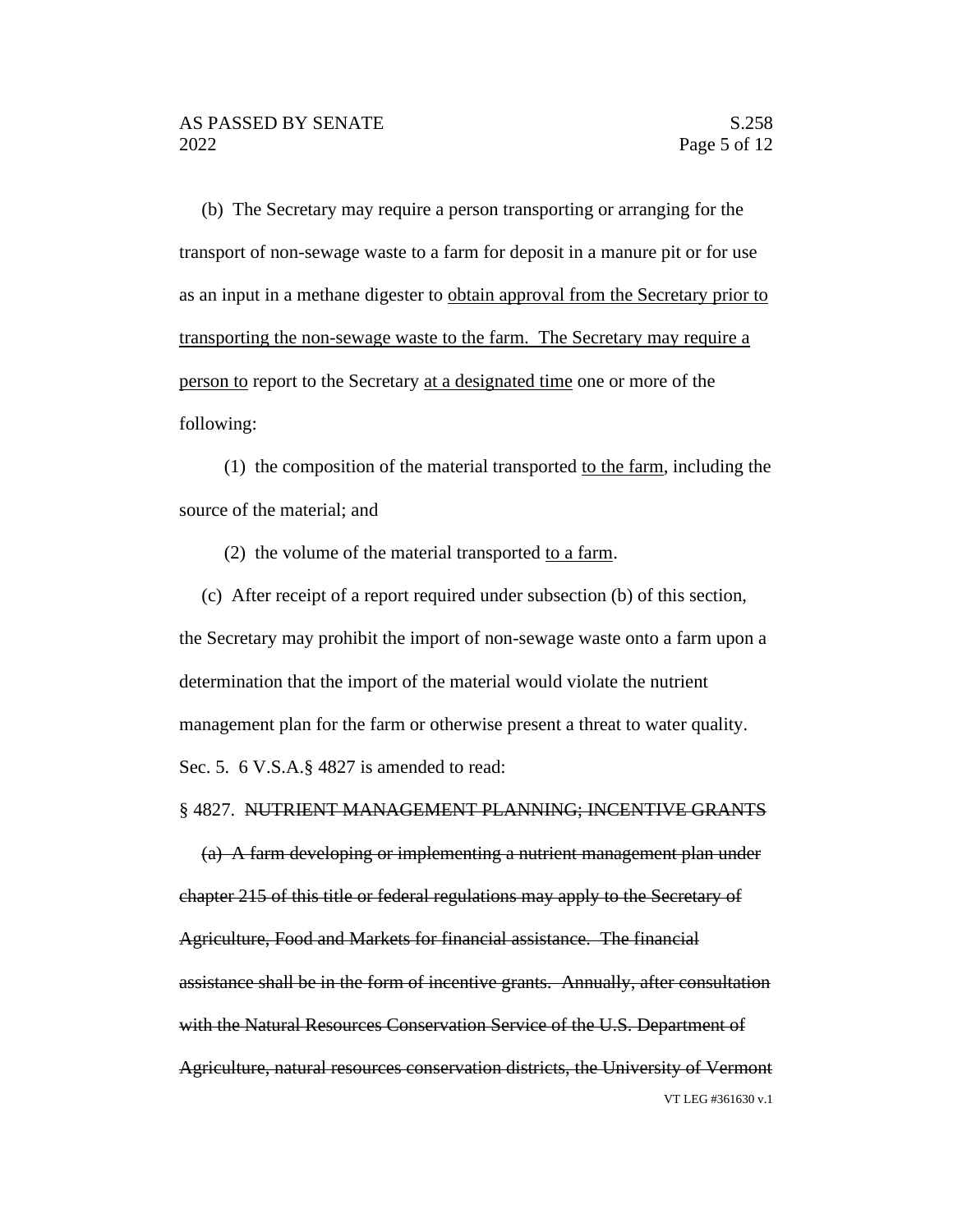Extension Service and others, the Secretary shall determine the average cost of developing and implementing a nutrient management plan in Vermont. The dollar amount of an incentive grant awarded under this section shall be equal to the average cost of developing a nutrient management plan as determined by the Secretary or the cost of complying with the nutrient management planning requirements of chapter 215 of this title or federal regulations, whichever is less.

(b) Application for a State assistance grant shall be made in a manner prescribed by the Secretary and shall include, at a minimum:

(1) an estimated cost of developing and implementing a nutrient management plan for the applicant;

(2) the amount of incentive grant requested; and

(3) a schedule for development and implementation of the nutrient management plan.

(c) The Secretary annually shall prepare a list of farms ranked, regardless of size, in priority order that have applied for an incentive grant under this section. The priority list shall be established according to factors that the Secretary determines are relevant to protect the quality of waters of the State, including:

(1) the proximity of a farm to a water listed as impaired for agricultural runoff, pathogens, phosphorus, or sediment by the Agency of Natural

VT LEG #361630 v.1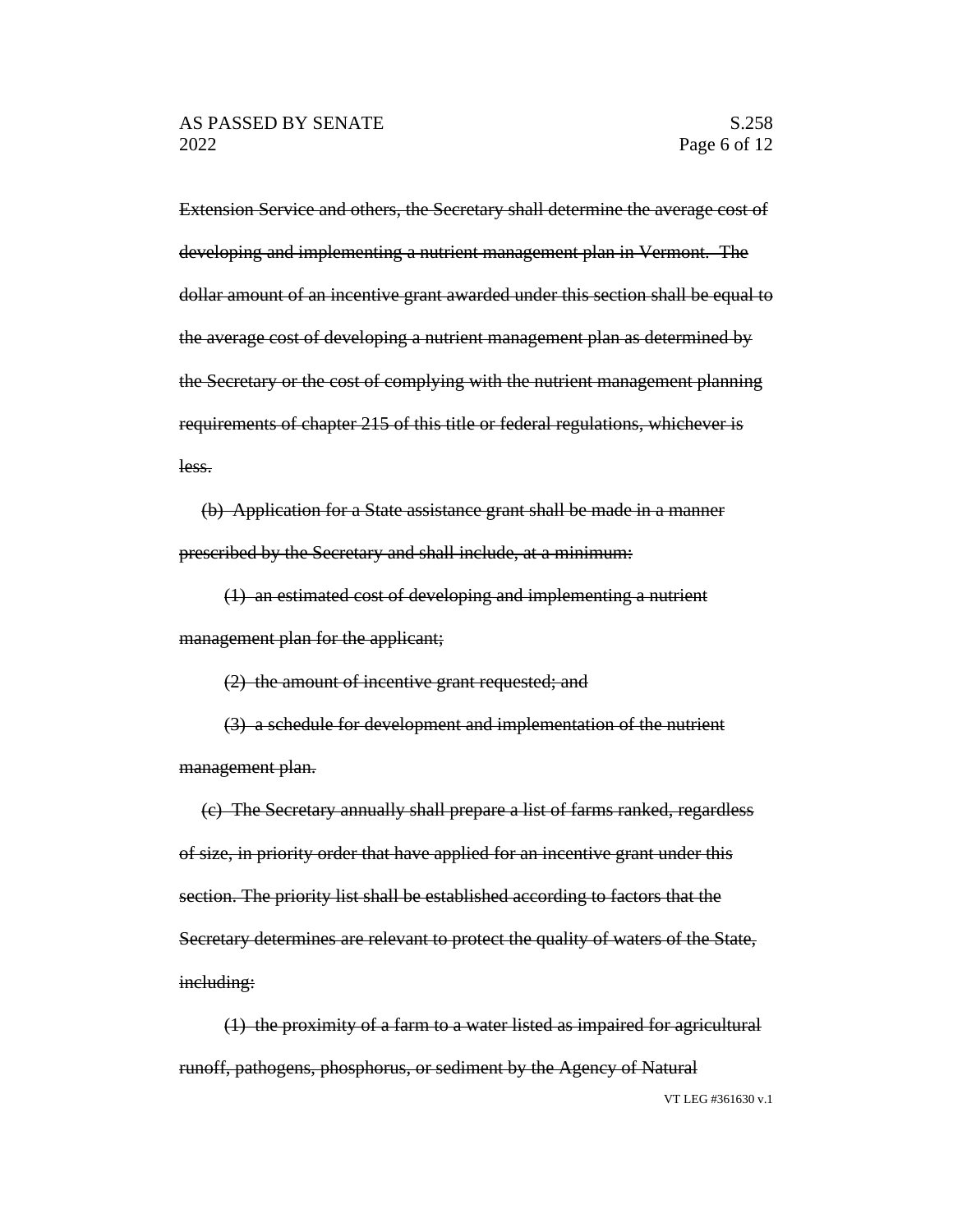#### Resources;

(2) the proximity of a farm to an unimpaired water of the State; (3) the proximity of a drinking water well to land where a farm applies manure; and

(4) the risk of discharge to waters of the State from the land application of manure by a farm.

(d) Assistance in accordance with this section shall be provided from State funds appropriated to the Agency of Agriculture, Food and Markets for integrated crop management.

(e) If the Secretary or the applicable U.S. Department of Agriculture conservation programs lack adequate funds necessary for the financial assistance required by subsection (a) of this section, the requirement to develop and implement a nutrient management plan under State statute or State regulation shall be suspended until adequate funding becomes available. Suspension of a State-required nutrient management plan does not relieve an owner or operator of a farm permitted under section 4858 or 4851 of this title of the remaining requirements of a State permit, including discharge standards, groundwater protection, and land application of manure. This subsection does not apply to farms permitted under 10 V.S.A. § 1263.

VT LEG #361630 v.1 (f) The Secretary may enter into grants with natural resources conservation districts, the University of Vermont Extension Service, and other persons and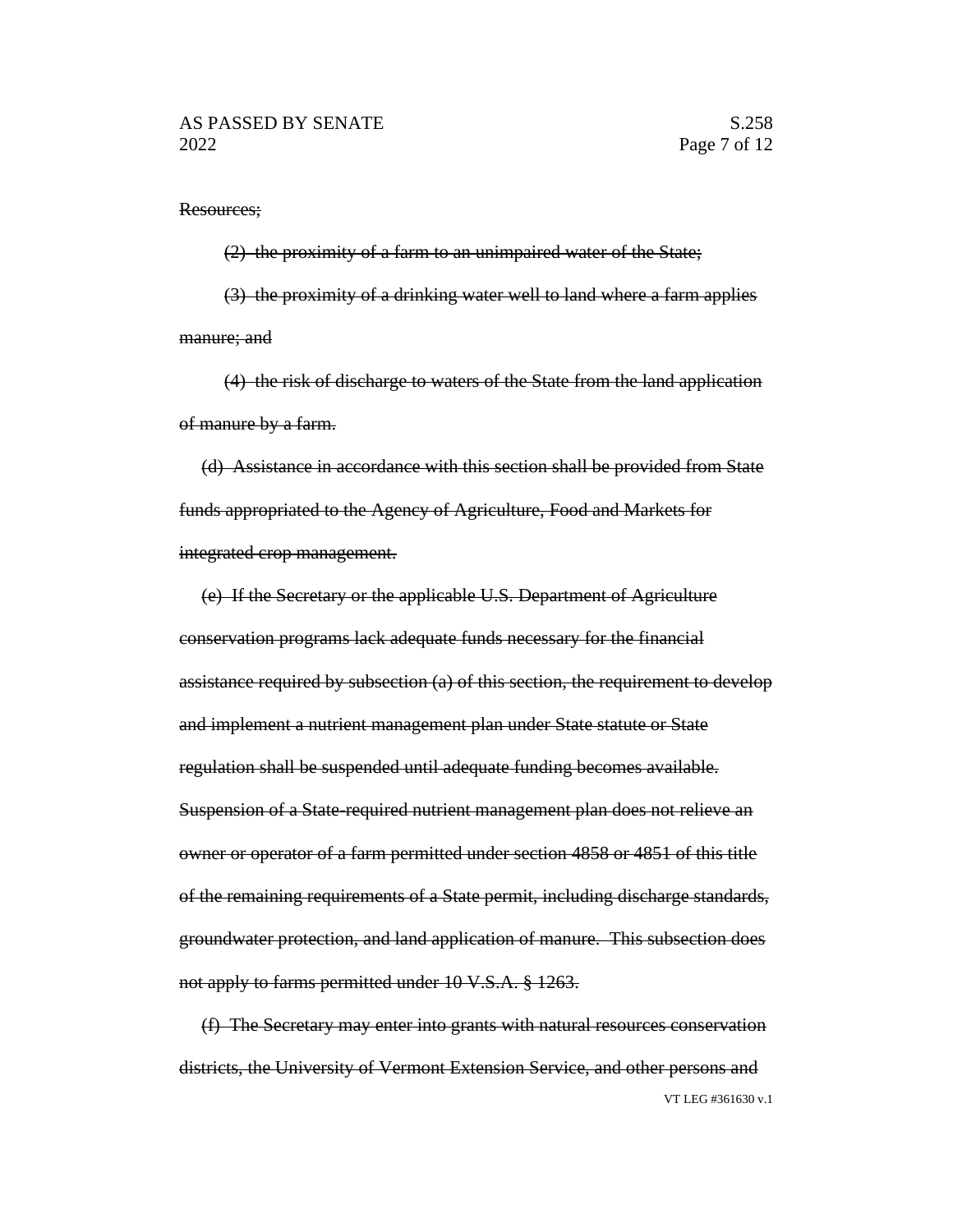organizations to aid in the implementation of the incentive grants program under subsection (a) of this section and to assist farmers in the development and implementation of nutrient management plans. [Repealed.] Sec. 6. 6 V.S.A. § 4828 is amended to read:

### § 4828. CAPITAL EQUIPMENT ASSISTANCE PROGRAM

(a) It is the purpose of this section to provide assistance to purchase or use innovative equipment that will aid in the reduction of surface runoff of agricultural wastes to State waters, improve water quality of State waters, reduce odors from manure application, separate phosphorus from manure, decrease greenhouse gas emissions, and reduce costs to farmers.

(b) The capital equipment assistance program is created in the Agency of Agriculture, Food and Markets to provide State financial assistance for the purchase of new or innovative equipment to improve manure application, separation of phosphorus from manure, or nutrient management plan implementation achieve the purposes of this section.

(c) Assistance under this section shall in each fiscal year be allocated according to the following priorities and as further defined by the Secretary. Priority shall be given to capital equipment to be used on multiple farms; equipment to be used for phosphorus reduction, separation, or treatment; and projects managed by nonprofit organizations that are located in descending order within the boundaries of: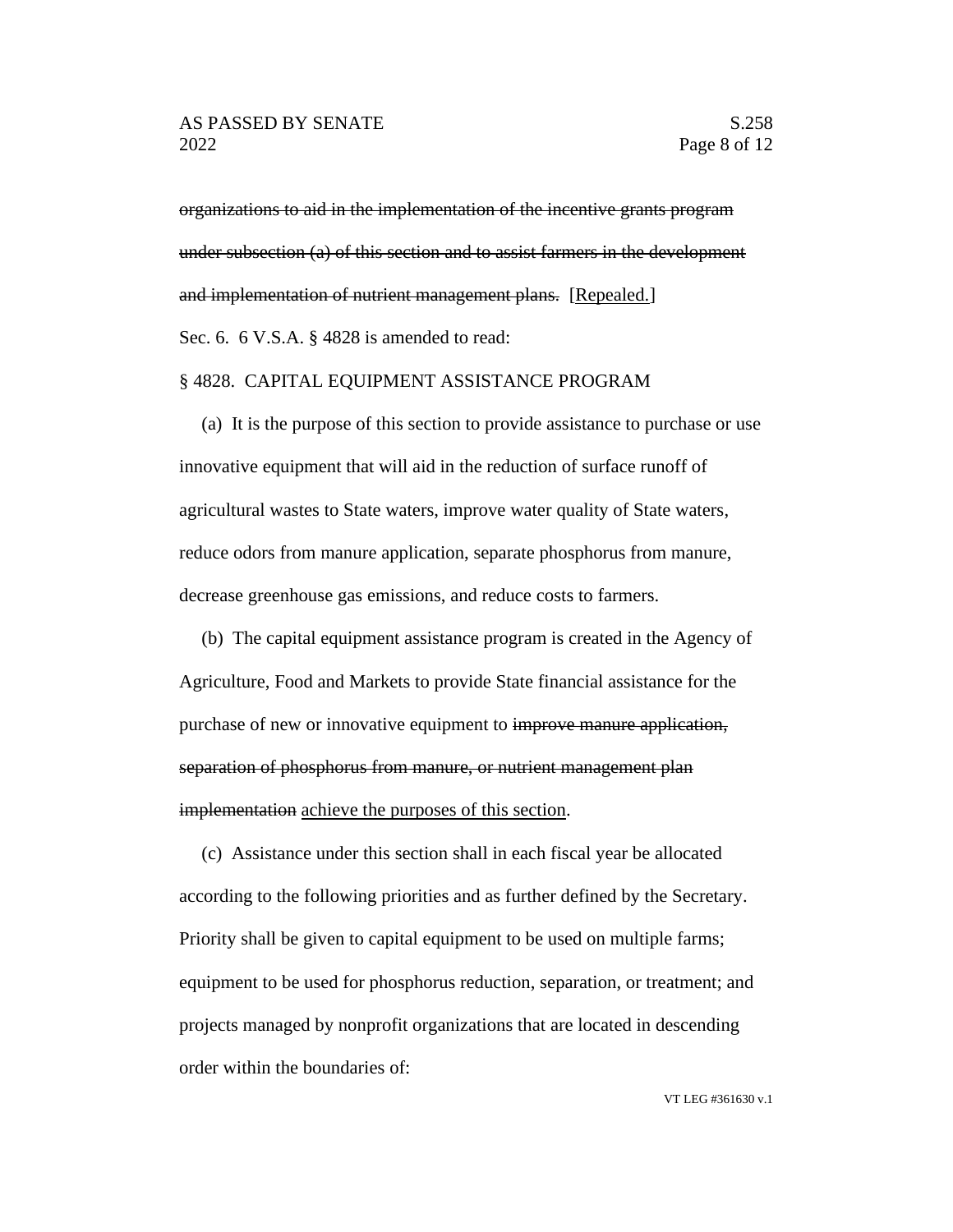- (1) the Lake Champlain Basin;
- (2) the Lake Memphremagog Basin;
- (3) the Connecticut River Basin; and
- (4) the Hudson River Basin.

(d) An applicant for a State grant under this section to purchase or implement phosphorus reduction, separation, or treatment technology or equipment shall pay 10 percent of the total eligible project cost. The dollar amount of a State grant to purchase or implement phosphorus reduction, separation, or treatment technology or equipment shall be equal to the total eligible project cost, less 10 percent of the total as paid by the applicant, and shall not exceed \$300,000.00.

Sec. 7. 6 V.S.A. § 4832 is amended to read:

## § 4832. FARM AGRONOMIC PRACTICES PROGRAM

(a) The Farm Agronomic Practices Assistance Program is created in the Agency of Agriculture, Food and Markets to provide the farms of Vermont with State financial assistance for the implementation, including through education, training, or instruction, of soil-based practices that improve soil quality and nutrient retention, increase crop production, minimize erosion potential, and reduce agricultural waste discharges. The following practices may be eligible for assistance to farms under the grant program:

(1) conservation crop rotation;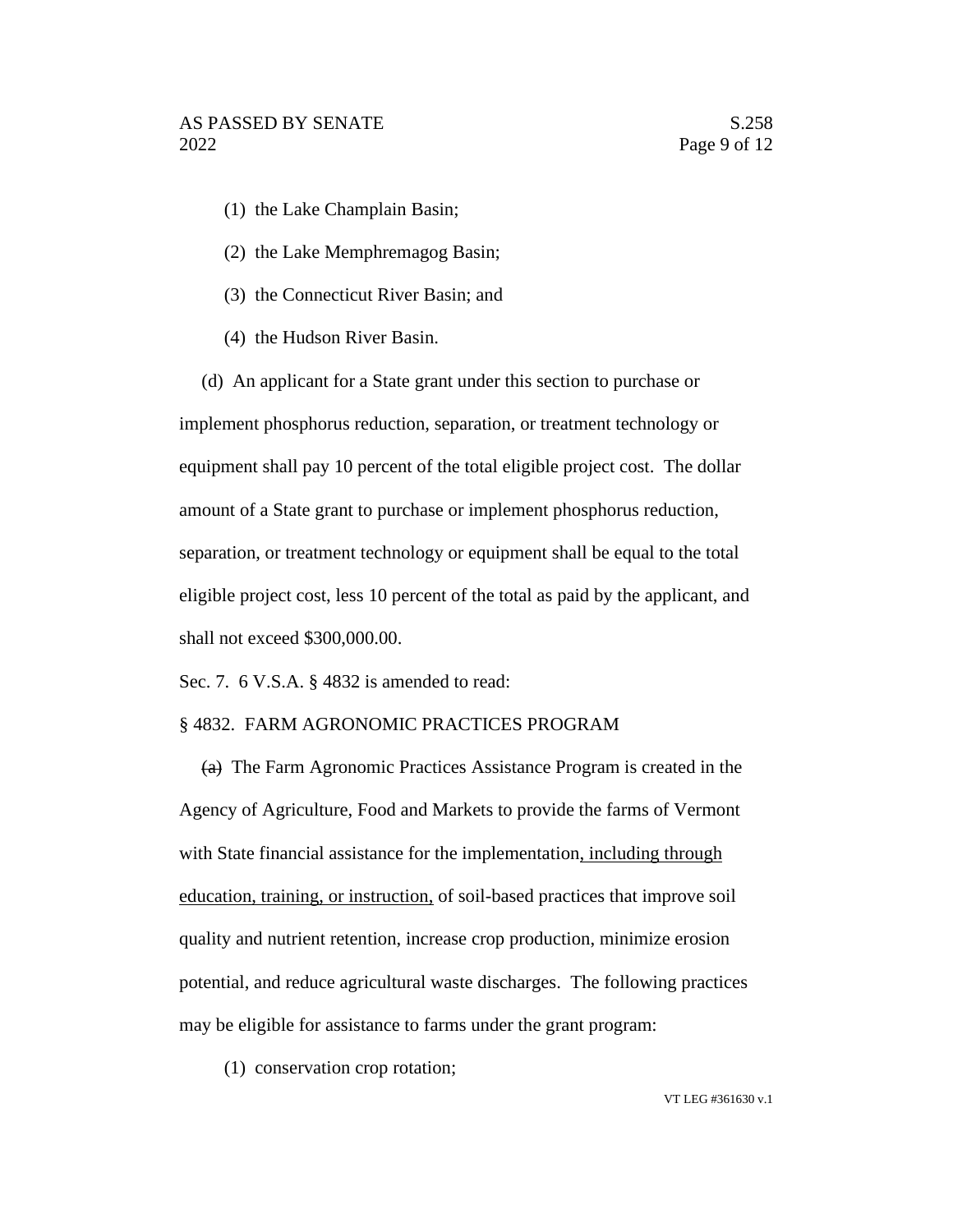- (2) cover cropping;
- (3) strip cropping;
- (4) cross-slope tillage;
- (5) zone or no-tillage;
- (6) pre-sidedress nitrate tests; and

(7) annual maintenance of a nutrient management plan that is no longer receiving funding under a State or federal contract, provided the maximum assistance provided to a farmer under this subdivision shall be \$2,000.00 per year;

(8) educational and instructional activities to inform the farmers and citizens of Vermont of:

(A) the impact on Vermont waters of agricultural waste discharges; and

(B) the federal and State requirements for controlling agricultural waste discharges;

(9) implementing alternative manure application techniques; and

(10) additional soil erosion reduction practices soil-based practices that improve soil quality and nutrient retention, increase crop production, minimize erosion potential, and reduce agricultural waste discharges.

(b) Funding available under section 4827 of this title for nutrient management planning may be used to fund practices under this section.

VT LEG #361630 v.1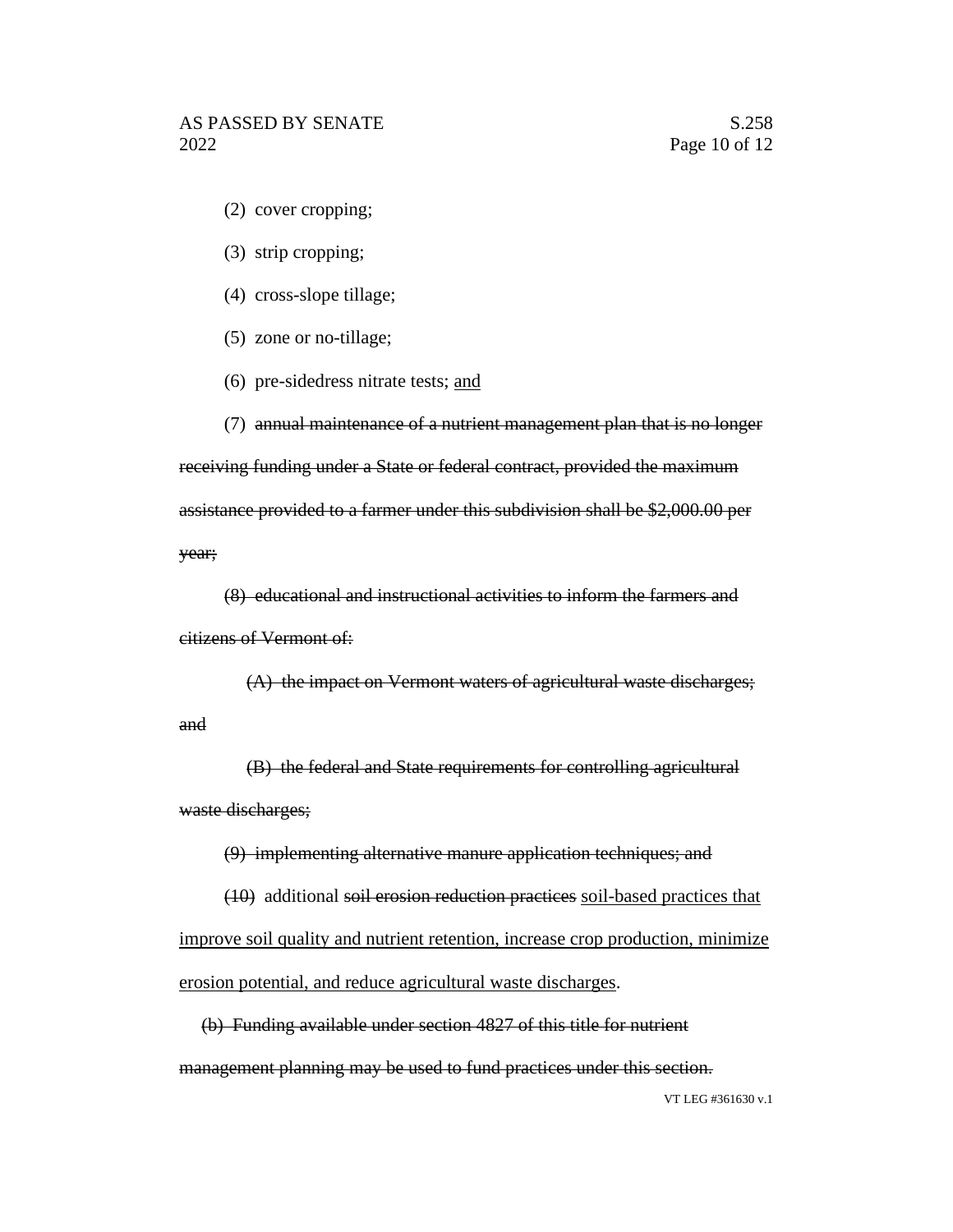#### Sec. 8. 6 V.S.A. § 4852 is amended to read:

#### § 4852. RULES

The Secretary may adopt rules pursuant to 3 V.S.A. chapter 25 concerning program administration, program enforcement, appeals and standards for waste management and waste storage, setbacks or siting criteria for new construction or expansion, groundwater contamination, odor, noise, traffic, insects, flies, and other pests in order to implement this subchapter. The siting criteria adopted by the Secretary by rule shall be consistent with the standards for the quality of State waters and standards for acceptable required agricultural practices pursuant to subchapter 2 of this chapter. The groundwater contamination rules adopted by the Secretary shall include a process under which the agency shall receive, investigate, and respond to a complaint that a farm has contaminated the drinking water or groundwater of a property owner. Sec. 9. EXTENSION OF TASK FORCE TO REVITALIZE THE VERMONT

#### DAIRY INDUSTRY

(a) Notwithstanding 2020 Acts and Resolves No. 129, Sec. 31(c)(6), the Task Force to Revitalize the Vermont Dairy Industry shall continue to exist and retain the authority granted to it in 2020 Acts and Resolves No. 129, Sec. 31 until February 1, 2023.

VT LEG #361630 v.1 (b)(1) For attendance of a meeting of the Task Force to Revitalize the Vermont Dairy Industry during adjournment of the General Assembly between